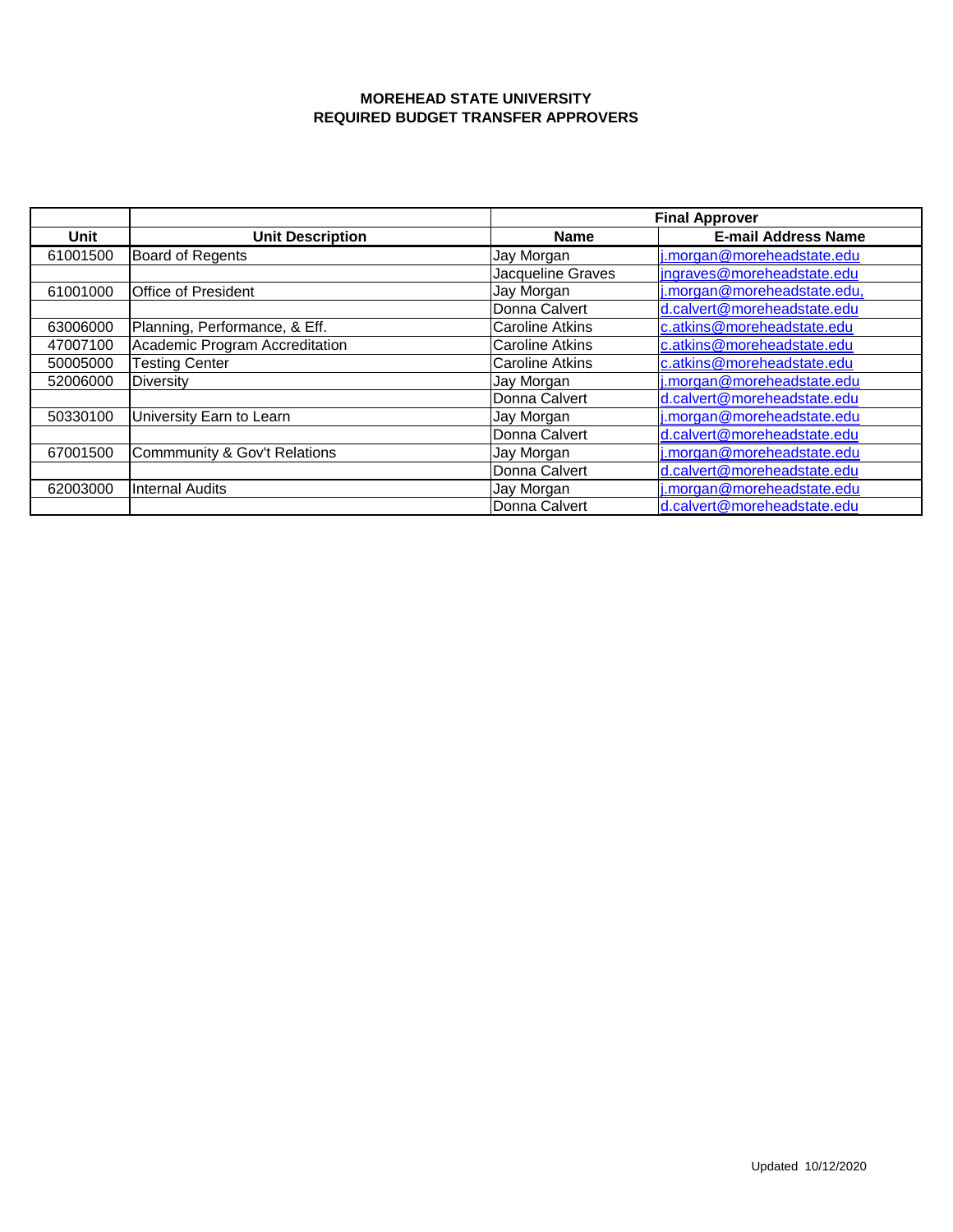|          |                                | <b>Final Approver</b> |                                |
|----------|--------------------------------|-----------------------|--------------------------------|
| Unit     | <b>Unit Description</b>        | <b>Name</b>           | <b>E-mail Address Name</b>     |
| 67001000 | V/P University Advancement     | Sharon Fraley         | s.fraley@moreheadstate.edu     |
| 67009000 | Alumni Relations & Development | Mindy Highley         | m.highley@moreheadstate.edu    |
| 67008000 | Communications and Marketing   | Jami Hornbuckle       | i.hornbuckle@moreheadstate.edu |
| 30301000 | Public Radio                   | Sharon Fraley         | s.fraley@moreheadstate.edu     |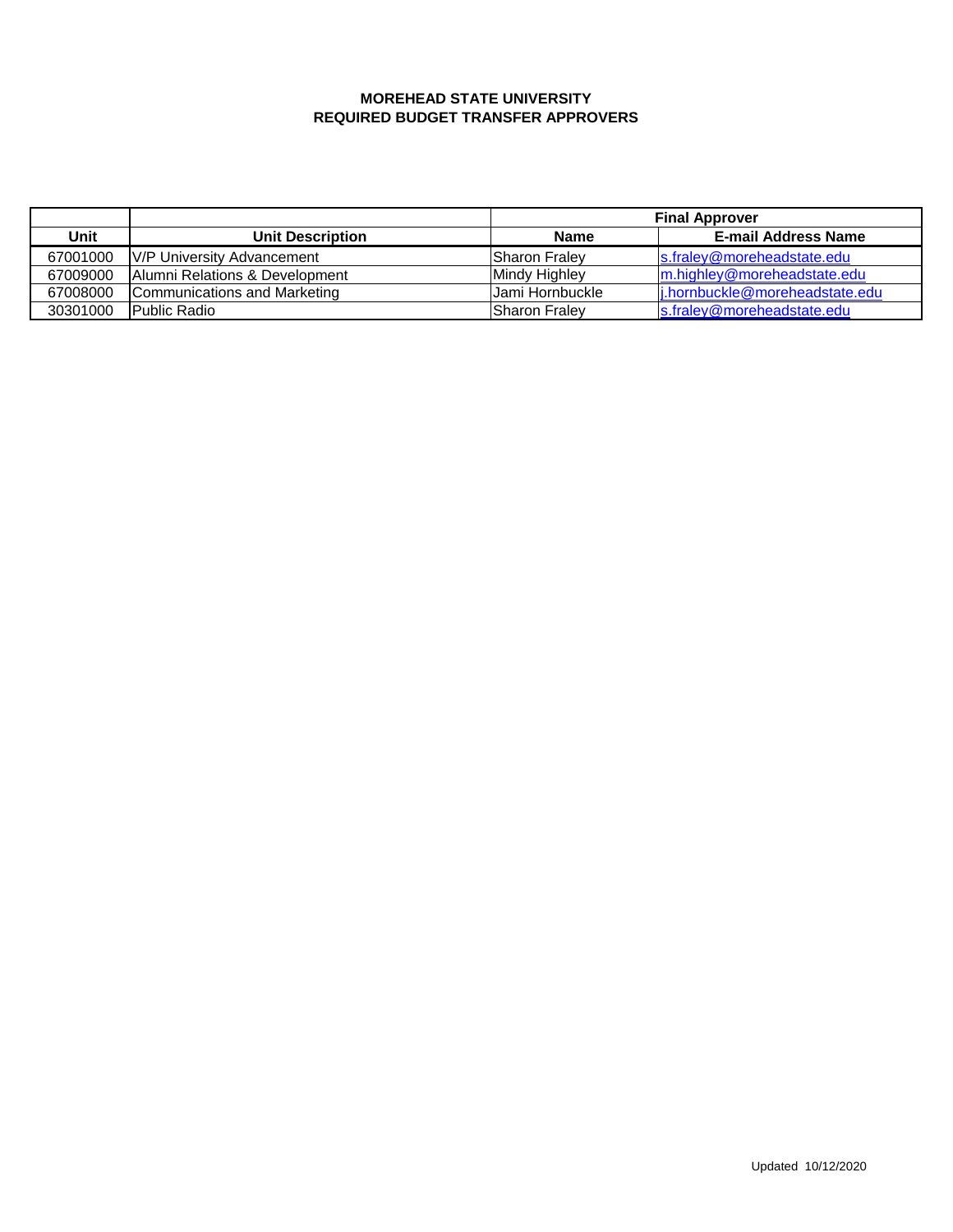|          |                                                | <b>Final Approver</b> |                            |
|----------|------------------------------------------------|-----------------------|----------------------------|
| Unit     | <b>Unit Description</b>                        | <b>Name</b>           | <b>E-mail Address Name</b> |
| 61006000 | <b>V/P Fiscal Services</b>                     | Mary Fister-Tucker    | m.fister@moreheadstate.edu |
| 61004000 | <b>Budgets &amp; Financial Planning</b>        | Mary Fister-Tucker    | m.fister@moreheadstate.edu |
| 63001500 | Admin. & Fiscal Services                       | Mary Fister-Tucker    | m.fister@moreheadstate.edu |
| 62001000 | <b>Accounting &amp; Financial Services</b>     | Mary Fister-Tucker    | m.fister@moreheadstate.edu |
| 63003000 | Human Resources                                | Mary Fister-Tucker    | m.fister@moreheadstate.edu |
| 62002000 | Payroll                                        | Mary Fister-Tucker    | m.fister@moreheadstate.edu |
| 63002000 | <b>Staff Congress</b>                          | Mary Fister-Tucker    | m.fister@moreheadstate.edu |
| 60001000 | Info Technology                                | <b>Chris Howes</b>    | c.howes@moreheadstate.edu  |
| 60008000 | <b>IT Customer Services</b>                    | <b>Chris Howes</b>    | c.howes@moreheadstate.edu  |
| 44001000 | Info Tech Academic Support                     | <b>Chris Howes</b>    | c.howes@moreheadstate.edu  |
| 10801500 | Info Tech Instruction                          | <b>Chris Howes</b>    | c.howes@moreheadstate.edu  |
| 50007100 | Info Tech Student Services                     | <b>Chris Howes</b>    | c.howes@moreheadstate.edu  |
| 60005000 | <b>Technology Projects</b>                     | <b>Chris Howes</b>    | c.howes@moreheadstate.edu  |
| 50007200 | Student Servs-IT Alloc.                        | <b>Chris Howes</b>    | c.howes@moreheadstate.edu  |
| 44002000 | Acad Comp - IT Alloc                           | <b>Chris Howes</b>    | c.howes@moreheadstate.edu  |
| 60004000 | Info Tech-Allocation                           | <b>Chris Howes</b>    | c.howes@moreheadstate.edu  |
| 65001000 | <b>Facilities Management</b>                   | Kim Oatman            | k.oatman@moreheadstate.edu |
| 64001000 | <b>Procurement Services</b>                    | Kim Oatman            | k.oatman@moreheadstate.edu |
| 65001500 | <b>Construction &amp; Engineering Services</b> | Kim Oatman            | k.oatman@moreheadstate.edu |
| 65002000 | <b>Building Maintenance</b>                    | Kim Oatman            | k.oatman@moreheadstate.edu |
| 65002500 | <b>Building Services</b>                       | Kim Oatman            | k.oatman@moreheadstate.edu |
| 65101000 | Env. Health & Safety                           | Kim Oatman            | k.oatman@moreheadstate.edu |
| 65004400 | <b>Grounds &amp; General Services</b>          | Kim Oatman            | k.oatman@moreheadstate.edu |
| 50001000 | Swimming Pool                                  | Kim Oatman            | k.oatman@moreheadstate.edu |
| 65003000 | <b>E&amp;G Facility Remodel</b>                | Kim Oatman            | k.oatman@moreheadstate.edu |
| 65003500 | E&G Fac Remodel IA                             | Kim Oatman            | k.oatman@moreheadstate.edu |
| 65003800 | <b>E&amp;G Asset Preservation</b>              | Kim Oatman            | k.oatman@moreheadstate.edu |
| 65003700 | Rec Facility Upgrad                            | Kim Oatman            | k.oatman@moreheadstate.edu |
| 65004000 | <b>E&amp;G Utilities</b>                       | Kim Oatman            | k.oatman@moreheadstate.edu |
| 65005500 | <b>Maint Allocations</b>                       | Kim Oatman            | k.oatman@moreheadstate.edu |
| 65007000 | Power Plant                                    | Kim Oatman            | k.oatman@moreheadstate.edu |
| 30904000 | <b>Community Recycling Center</b>              | Kim Oatman            | k.oatman@moreheadstate.edu |
| 65008500 | Warehouse                                      | Kim Oatman            | k.oatman@moreheadstate.edu |
| 65009000 | <b>Ashland Facility</b>                        | Kim Oatman            | k.oatman@moreheadstate.edu |
| 65009100 | <b>Prestonsburg Facility</b>                   | Kim Oatman            | k.oatman@moreheadstate.edu |
| 91001000 | <b>Aux Facility Remodel</b>                    | Kim Oatman            | k.oatman@moreheadstate.edu |
| 90004000 | Residence Hall-O&M                             | Kim Oatman            | k.oatman@moreheadstate.edu |
| 90005000 | Student Fam Hou-O&M                            | Kim Oatman            | k.oatman@moreheadstate.edu |
| 90402000 | University Ctr-O&M                             | Kim Oatman            | k.oatman@moreheadstate.edu |
| 50008000 | EagleCard Office                               | Kim Oatman            | k.oatman@moreheadstate.edu |
| 64002000 | Post Office                                    | Kim Oatman            | k.oatman@moreheadstate.edu |
| 90106000 | Vending                                        | Kim Oatman            | k.oatman@moreheadstate.edu |
| 90102000 | <b>Food Services</b>                           | Kim Oatman            | k.oatman@moreheadstate.edu |
| 90201000 | <b>University Store</b>                        | Kim Oatman            | k.oatman@moreheadstate.edu |
| 90403000 | Eagle Trace                                    | Kim Oatman            | k.oatman@moreheadstate.edu |
| 90404000 | <b>Document Services</b>                       | Kim Oatman            | k.oatman@moreheadstate.edu |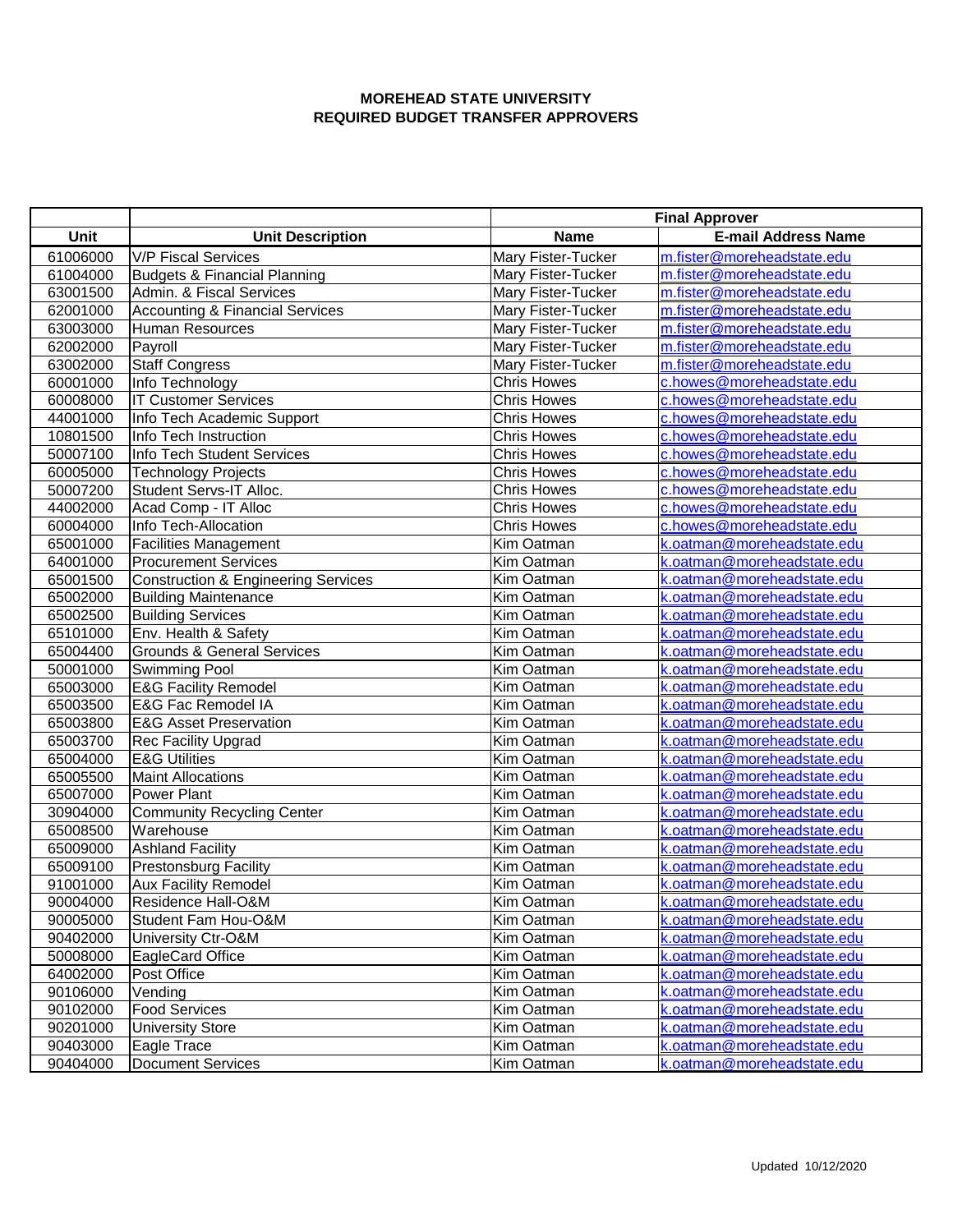|          |                                          | <b>Final Approver</b>   |                              |
|----------|------------------------------------------|-------------------------|------------------------------|
| Unit     | <b>Unit Description</b>                  | <b>Name</b>             | <b>E-mail Address Name</b>   |
| 61005000 | <b>V/P Student Affairs</b>               | <b>Russell Mast</b>     | r.mast@moreheadstate.edu     |
| 50003600 | Dean of Students                         | <b>Russell Mast</b>     | r.mast@moreheadstate.edu     |
| 50004500 | <b>First Year Programs</b>               | Lora Pace               | l.pace@moreheadstate.edu     |
| 10701200 | <b>First Year Seminar</b>                | Lora Pace               | l.pace@moreheadstate.edu     |
| 52004000 | Eagle Diversity Education Ctr.           | Lora Pace               | l.pace@moreheadstate.edu     |
| 54001000 | <b>Enrollment Services</b>               | Tim Rhodes              | t.rhodes@moreheadstate.edu   |
| 53001000 | <b>Financial Aid</b>                     | Tim Rhodes              | t.rhodes@moreheadstate.edu   |
| 54005000 | International Student Services           | Tim Rhodes              | t.rhodes@moreheadstate.edu   |
| 63004000 | <b>University Police</b>                 | <b>Merrell Harrison</b> | mlharrison@moreheadstate.edu |
| 55001000 | <b>Counseling &amp; Health Services</b>  | Max Ammons              | m.ammons@moreheadstate.edu   |
| 50006000 | <b>Student Substance Abuse Education</b> | Max Ammons              | m.ammons@moreheadstate.edu   |
| 30906000 | <b>Student Ctr. &amp; Event Services</b> | <b>Russell Mast</b>     | r.mast@moreheadstate.edu     |
| 50003500 | <b>Student Engagement</b>                | <b>Russell Mast</b>     | r.mast@moreheadstate.edu     |
| 50009000 | <b>Recreation and Wellness</b>           | <b>Russell Mast</b>     | r.mast@moreheadstate.edu     |
| 52003000 | St. Acts, Inclusion & Lead Development   | <b>Russell Mast</b>     | r.mast@moreheadstate.edu     |
| 50006100 | <b>Student Disability Services</b>       | <b>Russell Mast</b>     | r.mast@moreheadstate.edu     |
| 90001000 | Housing & Residential Education          | <b>Max Ammons</b>       | m.ammons@moreheadstate.edu   |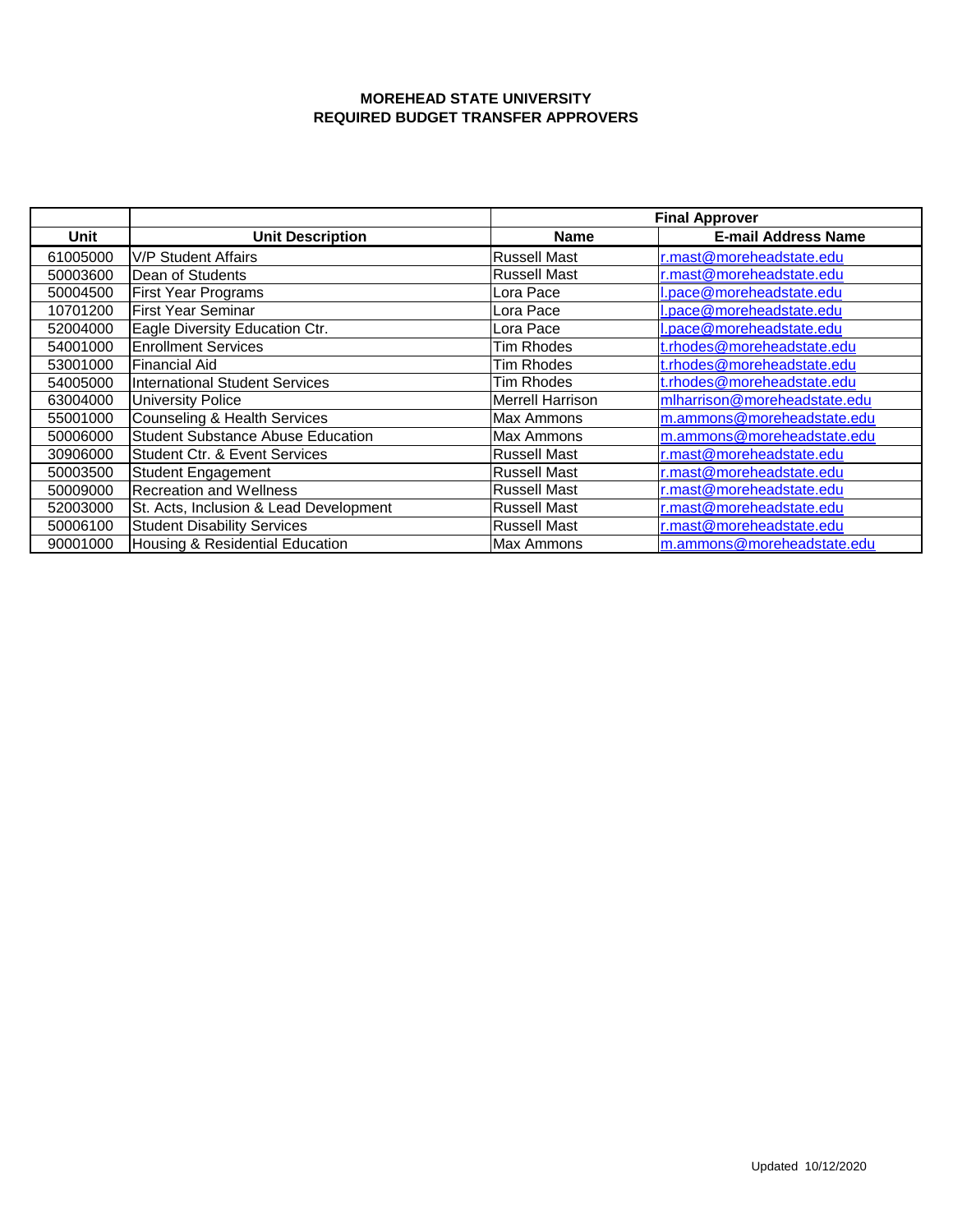|             |                                   | <b>Final Approver</b>   |                              |  |
|-------------|-----------------------------------|-------------------------|------------------------------|--|
| <b>Unit</b> | <b>Unit Description</b>           | <b>Name</b>             | <b>E-mail Address Name</b>   |  |
| 51101000    | <b>Director of Athletics</b>      | Jaime Gordon            | j.gordon@moreheadstate.edu   |  |
|             |                                   | <b>Richard Fletcher</b> | r.fletcher@moreheadstate.edu |  |
| 51103000    | <b>Athletic Media Relations</b>   | Jaime Gordon            | i.gordon@moreheadstate.edu   |  |
|             |                                   | <b>Richard Fletcher</b> | r.fletcher@moreheadstate.edu |  |
| 51103500    | <b>Athletic Video Productions</b> | Jaime Gordon            | i.gordon@moreheadstate.edu   |  |
|             |                                   | <b>Richard Fletcher</b> | r.fletcher@moreheadstate.edu |  |
| 51102000    | Office of Trainer                 | Jaime Gordon            | .gordon@moreheadstate.edu    |  |
|             |                                   | <b>Richard Fletcher</b> | r.fletcher@moreheadstate.edu |  |
| 51005000    | <b>Cross Country</b>              | Jaime Gordon            | i.gordon@moreheadstate.edu   |  |
|             |                                   | <b>Richard Fletcher</b> | r.fletcher@moreheadstate.edu |  |
| 51003000    | Football                          | Jaime Gordon            | i.gordon@moreheadstate.edu   |  |
|             |                                   | <b>Richard Fletcher</b> | r.fletcher@moreheadstate.edu |  |
| 51001000    | Mens Baseball                     | Jaime Gordon            | j.gordon@moreheadstate.edu   |  |
|             |                                   | <b>Richard Fletcher</b> | r.fletcher@moreheadstate.edu |  |
| 51002000    | Mens Basketball                   | Jaime Gordon            | i.gordon@moreheadstate.edu   |  |
|             |                                   | <b>Richard Fletcher</b> | r.fletcher@moreheadstate.edu |  |
| 51004000    | Mens Golf                         | Jaime Gordon            | i.gordon@moreheadstate.edu   |  |
|             |                                   | <b>Richard Fletcher</b> | r.fletcher@moreheadstate.edu |  |
| 51009000    | Rifle                             | Jaime Gordon            | j.gordon@moreheadstate.edu   |  |
|             |                                   | <b>Richard Fletcher</b> | r.fletcher@moreheadstate.edu |  |
| 51007000    | <b>Womens Basketball</b>          | Jaime Gordon            | j.gordon@moreheadstate.edu   |  |
|             |                                   | <b>Richard Fletcher</b> | r.fletcher@moreheadstate.edu |  |
| 51006000    | <b>Womens Soccer</b>              | Jaime Gordon            | i.gordon@moreheadstate.edu   |  |
|             |                                   | <b>Richard Fletcher</b> | r.fletcher@moreheadstate.edu |  |
| 51008500    | <b>Womens Softball</b>            | Jaime Gordon            | i.gordon@moreheadstate.edu   |  |
|             |                                   | <b>Richard Fletcher</b> | r.fletcher@moreheadstate.edu |  |
| 51008200    | <b>Beach Volleyball</b>           | Jaime Gordon            | i.gordon@moreheadstate.edu   |  |
|             |                                   | <b>Richard Fletcher</b> | r.fletcher@moreheadstate.edu |  |
| 51004500    | <b>Womens Golf</b>                | Jaime Gordon            | i.gordon@moreheadstate.edu   |  |
|             |                                   | <b>Richard Fletcher</b> | r.fletcher@moreheadstate.edu |  |
| 50002000    | Cheerleaders                      | Jaime Gordon            | i.gordon@moreheadstate.edu   |  |
|             |                                   | <b>Richard Fletcher</b> | r.fletcher@moreheadstate.edu |  |
| 51104000    | <b>Athletic Concessions</b>       | Jaime Gordon            | i.gordon@moreheadstate.edu   |  |
|             |                                   | <b>Richard Fletcher</b> | r.fletcher@moreheadstate.edu |  |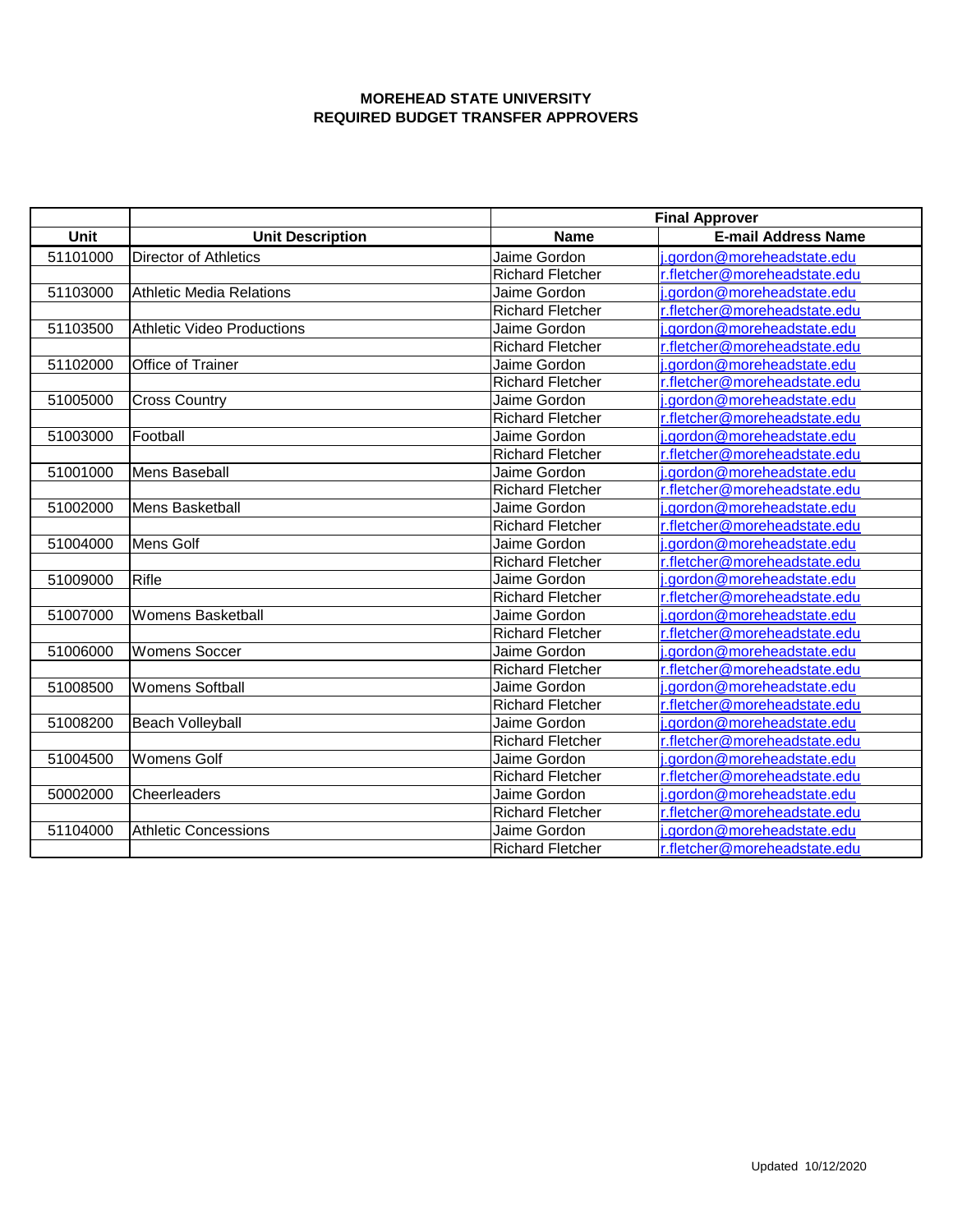|          |                                | <b>Final Approver</b>  |                            |
|----------|--------------------------------|------------------------|----------------------------|
| Unit     | <b>Unit Description</b>        | <b>Name</b>            | <b>E-mail Address Name</b> |
| 46101000 | Provost & Exec. V.P            | <b>Gregory Russell</b> | provost@moreheadstate.edu  |
| 10005000 | <b>Faculty Escrow-Provost</b>  | <b>Gregory Russell</b> | provost@moreheadstate.edu  |
| 10005100 | <b>Faculty Escrow-FYS</b>      | <b>Gregory Russell</b> | provost@moreheadstate.edu  |
| 10006000 | Craft Academy                  | <b>Gregory Russell</b> | provost@moreheadstate.edu  |
| 50007500 | Craft Academy-Student Services | <b>Gregory Russell</b> | provost@moreheadstate.edu  |
| 46102000 | <b>Faculty Senate</b>          | <b>Gregory Russell</b> | provost@moreheadstate.edu  |
| 41001000 | Library/Instru Media           | <b>Gregory Russell</b> | provost@moreheadstate.edu  |
| 10001500 | Library Instruction            | <b>Gregory Russell</b> | provost@moreheadstate.edu  |
| 46106000 | Research & Sponsored Programs  | <b>Gregory Russell</b> | provost@moreheadstate.edu  |
| 20001000 | <b>Faculty Research</b>        | <b>Gregory Russell</b> | provost@moreheadstate.edu  |
| 2010XXXX | Faculty Research Proj - Other  | <b>Gregory Russell</b> | provost@moreheadstate.edu  |
| 2020XXXX | Faculty Research Proj - IRAPP  | <b>Gregory Russell</b> | provost@moreheadstate.edu  |
| 2030XXXX | Faculty Research Proj - AHRC   | <b>Gregory Russell</b> | provost@moreheadstate.edu  |
| 1072XXXX | F&A Distr. to Unrestricted PI  | <b>Budgets</b>         | budgets@moreheadstate.edu  |
| 50004200 | <b>Graduate School</b>         | <b>Gregory Russell</b> | provost@moreheadstate.edu  |
| 10001300 | Graduate Assistants            | <b>Gregory Russell</b> | provost@moreheadstate.edu  |
| 50007000 | Registrar                      | <b>Gregory Russell</b> | provost@moreheadstate.edu  |
| 10008000 | Space Science Center           | <b>Gregory Russell</b> | provost@moreheadstate.edu  |
| 10008500 | <b>Star Theater</b>            | <b>Gregory Russell</b> | provost@moreheadstate.edu  |
| 10003000 | <b>Summer Sessions</b>         | <b>Gregory Russell</b> | provost@moreheadstate.edu  |
| 10007000 | <b>Winter Sessions</b>         | <b>Gregory Russell</b> | provost@moreheadstate.edu  |
| 10001000 | Undist Instruc Suppo           | <b>Gregory Russell</b> | provost@moreheadstate.edu  |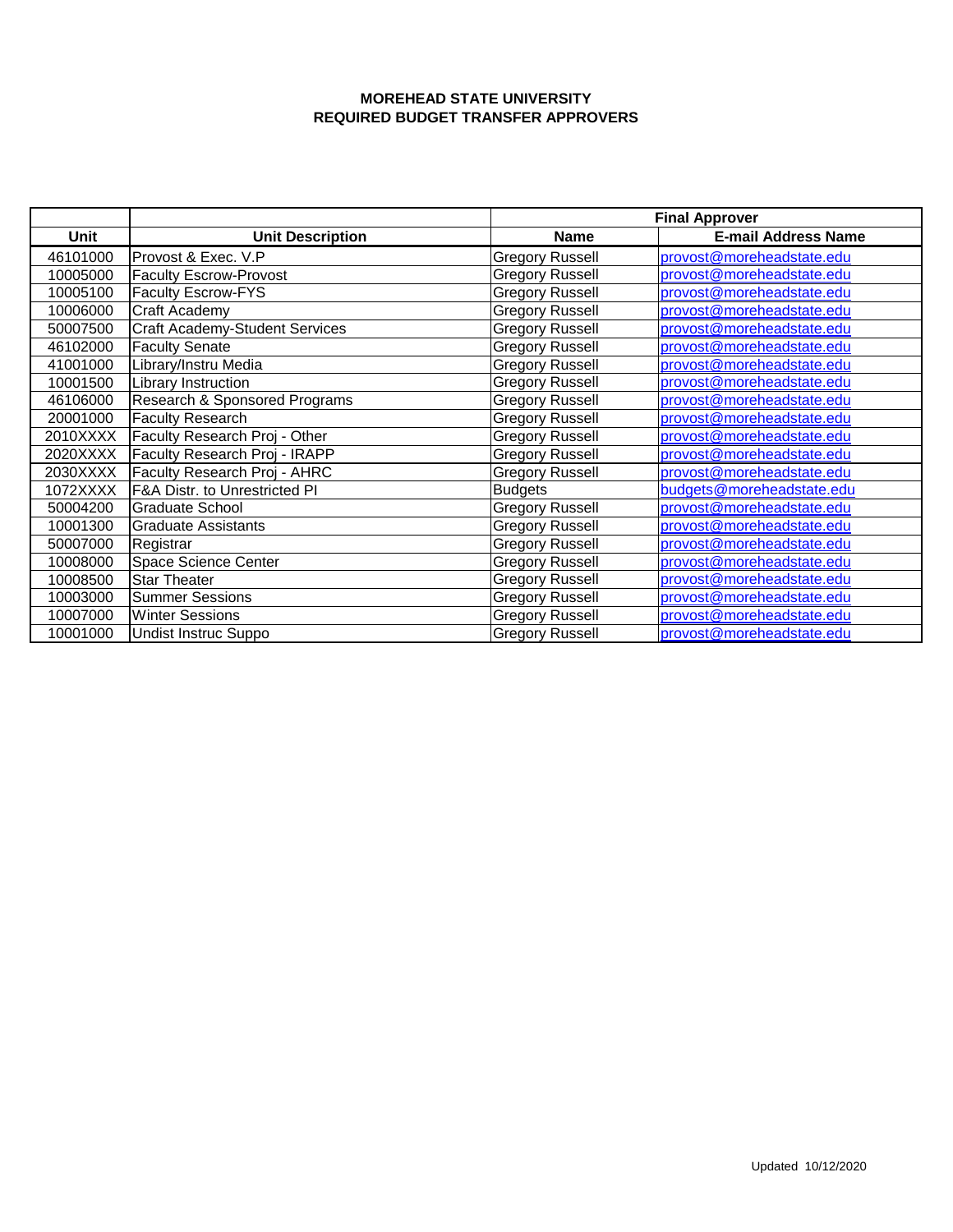|             |                                                      | <b>Final Approver</b>  |                            |
|-------------|------------------------------------------------------|------------------------|----------------------------|
| <b>Unit</b> | <b>Unit Description</b>                              | <b>Name</b>            | <b>E-mail Address Name</b> |
| 46003000    | Caudill College of Arts, Humanities & Social Sci     | <b>Gregory Russell</b> | provost@moreheadstate.edu  |
| 10100500    | Faculty Escrow-CCH                                   | <b>Gregory Russell</b> | provost@moreheadstate.edu  |
| 10101500    | <b>School of Creative Arts</b>                       | <b>Scott Davison</b>   | cch@moreheadstate.edu      |
| 10101000    | Art & Design                                         | <b>Scott Davison</b>   | cch@moreheadstate.edu      |
| 42001000    | Golding-Yang Art Gallery                             | <b>Scott Davison</b>   | cch@moreheadstate.edu      |
| 42002000    | Kentucky Folk Art Center                             | <b>Scott Davison</b>   | cch@moreheadstate.edu      |
| 52003200    | Summer Arts Academy                                  | <b>Scott Davison</b>   | cch@moreheadstate.edu      |
| 10104500    | Dept. of Music, Theatre & Dance                      | Scott Davison          | cch@moreheadstate.edu      |
| 10105000    | Music                                                | Scott Davison          | cch@moreheadstate.edu      |
| 10105200    | Choir                                                | <b>Scott Davison</b>   | cch@moreheadstate.edu      |
| 10105300    | Black Gospel Ensemb.                                 | <b>Scott Davison</b>   | cch@moreheadstate.edu      |
| 10106000    | University Band                                      | <b>Scott Davison</b>   | cch@moreheadstate.edu      |
| 10106500    | <b>Athletic Bands</b>                                | <b>Scott Davison</b>   | cch@moreheadstate.edu      |
| 10105100    | Ky Ctr for Trad'l Music                              | Scott Davison          | cch@moreheadstate.edu      |
| 10105500    | Theatre & Dance                                      | <b>Scott Davison</b>   | cch@moreheadstate.edu      |
| 10105700    | Little Company                                       | <b>Scott Davison</b>   | cch@moreheadstate.edu      |
| 10103300    | School of English, Comm, Media & Languages           | <b>Scott Davison</b>   | cch@moreheadstate.edu      |
| 1012100     | Speech & Debate                                      | <b>Scott Davison</b>   | cch@moreheadstate.edu      |
| 10102000    | Communication, Media & Languages                     | <b>Scott Davison</b>   | cch@moreheadstate.edu      |
| 50003700    | Board of Student Pub                                 | <b>Scott Davison</b>   | cch@moreheadstate.edu      |
| 10103000    | Department of English                                | <b>Scott Davison</b>   | cch@moreheadstate.edu      |
| 10104600    | School of Humanities & Social Sciences               | <b>Scott Davison</b>   | cch@moreheadstate.edu      |
| 10104000    | History, Philosophy, Politics, Int'l & Legal Studies | <b>Scott Davison</b>   | cch@moreheadstate.edu      |
| 10602000    | Women's Studies Prog                                 | <b>Scott Davison</b>   | cch@moreheadstate.edu      |
| 10107000    | Dept of Sociology                                    | <b>Scott Davison</b>   | cch@moreheadstate.edu      |
| 30002000    | <b>Ctr for Justice Studies</b>                       | <b>Scott Davison</b>   | cch@moreheadstate.edu      |
| 10108000    | <b>Military Science</b>                              | <b>Scott Davison</b>   | cch@moreheadstate.edu      |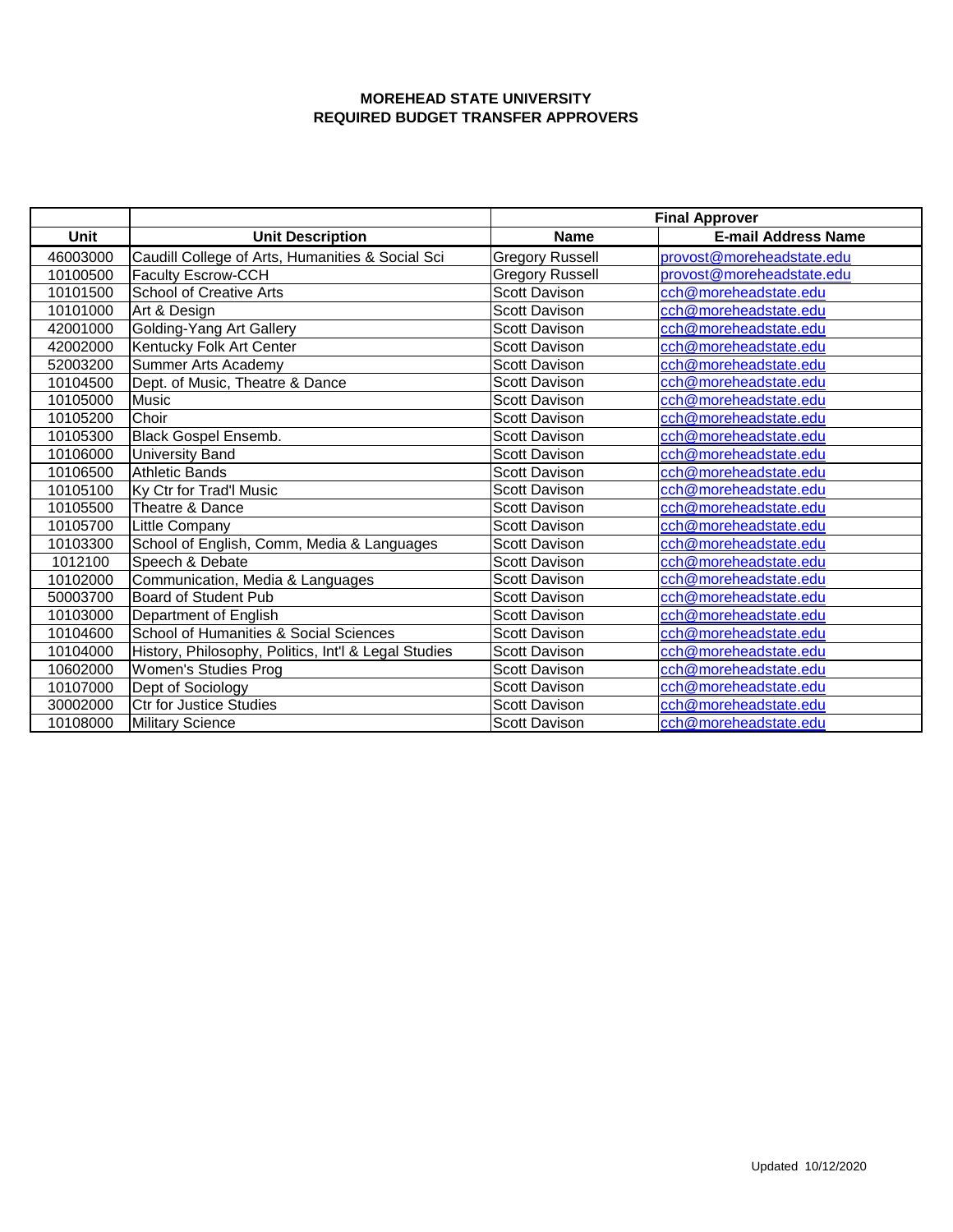|          |                                           | <b>Final Approver</b>  |                            |
|----------|-------------------------------------------|------------------------|----------------------------|
| Unit     | <b>Unit Description</b>                   | <b>Name</b>            | <b>E-mail Address Name</b> |
| 46002000 | Smith College of Business & Technology    | <b>Gregory Russell</b> | provost@moreheadstate.edu  |
| 10200500 | <b>Faculty Escrow-COB</b>                 | <b>Gregory Russell</b> | provost@moreheadstate.edu  |
| 10206000 | School of Business Administration         | Johnathan Nelson       | business@moreheadstate.edu |
| 10204000 | <b>MBA Program</b>                        | Johnathan Nelson       | business@moreheadstate.edu |
| 10206100 | Health Care Leadership                    | Johnathan Nelson       | business@moreheadstate.edu |
| 30907000 | Innovation Launchpad                      | Johnathan Nelson       | business@moreheadstate.edu |
| 10207700 | Regional Analysis                         | Johnathan Nelson       | business@moreheadstate.edu |
| 10208000 | Sch of Engineering & Computer Science     | Johnathan Nelson       | business@moreheadstate.edu |
| 10208100 | Engineering & Technology Mngt             | Johnathan Nelson       | business@moreheadstate.edu |
| 10208200 | <b>Computer Science &amp; Electronics</b> | Johnathan Nelson       | business@moreheadstate.edu |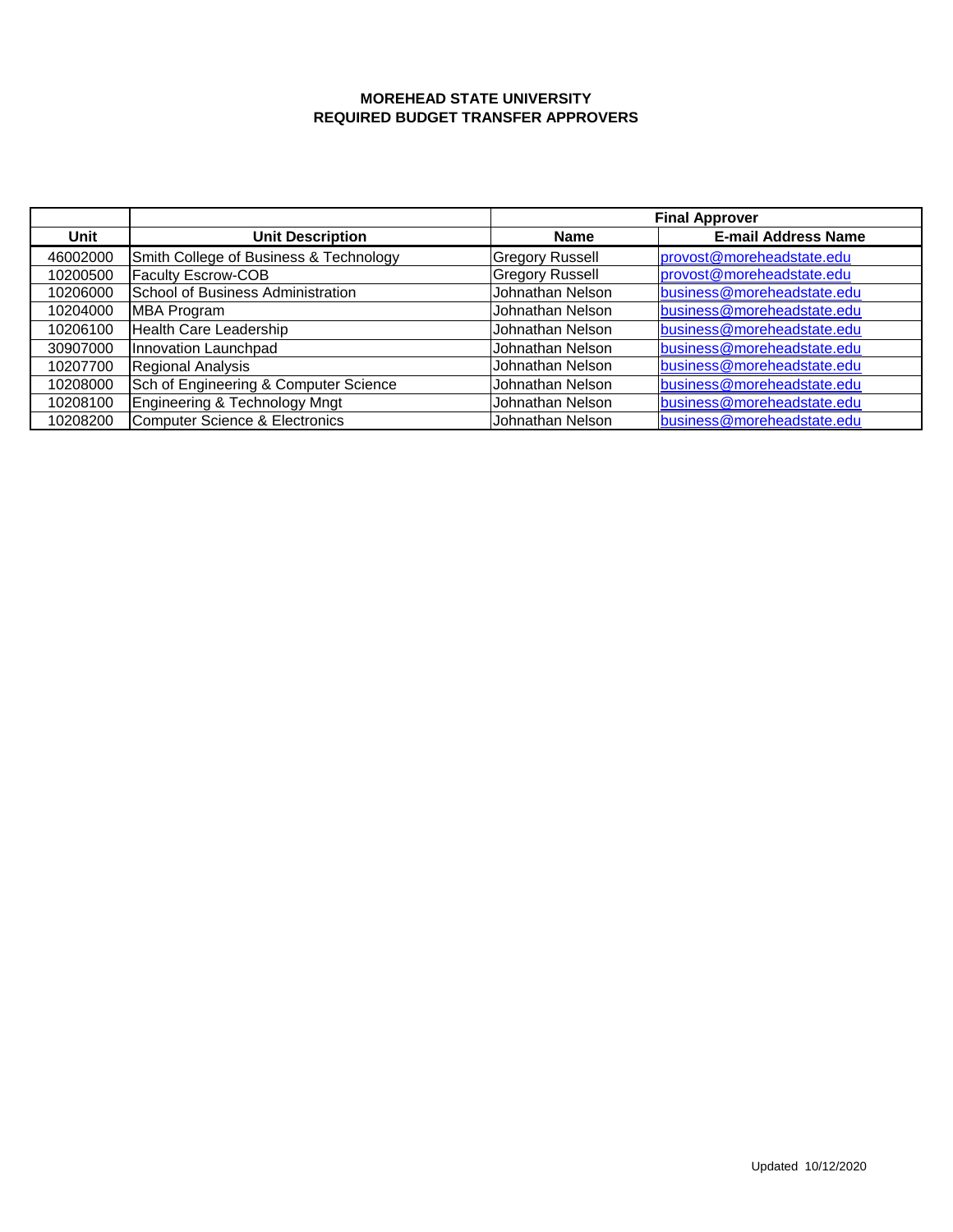|          |                                           | <b>Final Approver</b>  |                             |
|----------|-------------------------------------------|------------------------|-----------------------------|
| Unit     | <b>Unit Description</b>                   | Name                   | <b>E-mail Address Name</b>  |
| 46001000 | Volgenau College of Education/Dean        | <b>Gregory Russell</b> | provost@moreheadstate.edu   |
| 10300500 | Faculty Escrow-COE                        | <b>Gregory Russell</b> | provost@moreheadstate.edu   |
| 10305100 | <b>Teacher Quality</b>                    | <b>Gregory Russell</b> | provost@moreheadstate.edu   |
| 10301600 | Quality Assurance & Accred-COE            | Antony Norman          | coe@moreheadstate.edu       |
| 10302000 | Early Childhood, Elem & Special Educ      | Antony Norman          | coe@moreheadstate.edu       |
| 10701500 | <b>Instructional Services</b>             | Antony Norman          | coe@moreheadstate.edu       |
| 10305000 | <b>MSU Teach</b>                          | <b>Antony Norman</b>   | coe@moreheadstate.edu       |
| 10302300 | Educ Unit for Child Care Srvcs            | <b>April Miller</b>    | ad.miller@moreheadstate.edu |
| 10304000 | Foundational & Grad. Studies in Education | Antony Norman          | coe@moreheadstate.edu       |
| 10304100 | Primary - 16+ Program                     | <b>Antony Norman</b>   | coe@moreheadstate.edu       |
| 10304500 | Ed.D. Program                             | <b>Antony Norman</b>   | coe@moreheadstate.edu       |
| 20004000 | Statesmanship Center                      | Antony Norman          | coe@moreheadstate.edu       |
| 10302100 | Middle Grades & Secondary Education       | Antony Norman          | coe@moreheadstate.edu       |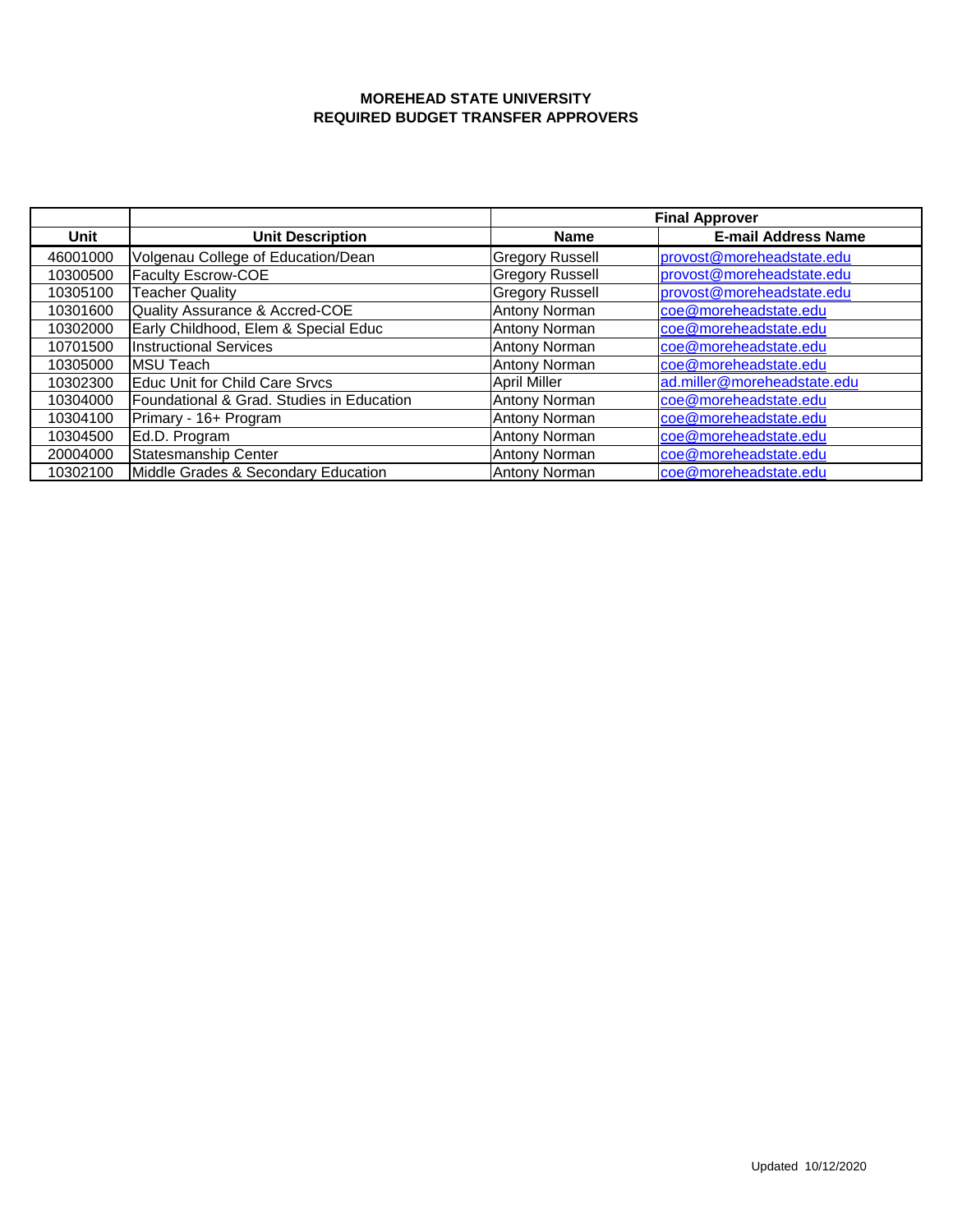|          |                                                   | <b>Final Approver</b>  |                            |
|----------|---------------------------------------------------|------------------------|----------------------------|
| Unit     | <b>Unit Description</b>                           | <b>Name</b>            | <b>E-mail Address Name</b> |
| 46004000 | College of Science/Dean                           | <b>Gregory Russell</b> | provost@moreheadstate.edu  |
| 10400500 | <b>Faculty Escrow-CST</b>                         | <b>Gregory Russell</b> | provost@moreheadstate.edu  |
| 10407700 | Physcial Therapy Program                          | <b>Wayne Miller</b>    | cst@moreheadstate.edu      |
| 10402000 | <b>Agricultural Sciences</b>                      | Wayne Miller           | cst@moreheadstate.edu      |
| 10402200 | Equestrian Program                                | Wayne Miller           | cst@moreheadstate.edu      |
| 40002000 | Farm Maintenance                                  | Wayne Miller           | cst@moreheadstate.edu      |
| 40001000 | University Farm                                   | Wayne Miller           | cst@moreheadstate.edu      |
| 10402100 | Vet Tech Program                                  | Wayne Miller           | cst@moreheadstate.edu      |
| 10403000 | <b>Biology &amp; Chemistry</b>                    | Wayne Miller           | cst@moreheadstate.edu      |
| 30903000 | Water Analysis Lab                                | Wayne Miller           | cst@moreheadstate.edu      |
| 10401000 | Physics, Earth Sci, & Space Systems Engineering   | <b>Wayne Miller</b>    | cst@moreheadstate.edu      |
| 10406000 | <b>Mathematics</b>                                | Wayne Miller           | cst@moreheadstate.edu      |
| 10409000 | Dept of Psychology                                | Wayne Miller           | cst@moreheadstate.edu      |
| 10407500 | Dept of Kinesiology, Health, and Imaging Sciences | Wayne Miller           | cst@moreheadstate.edu      |
| 10407100 | Dept. of Nursing                                  | <b>Wayne Miller</b>    | cst@moreheadstate.edu      |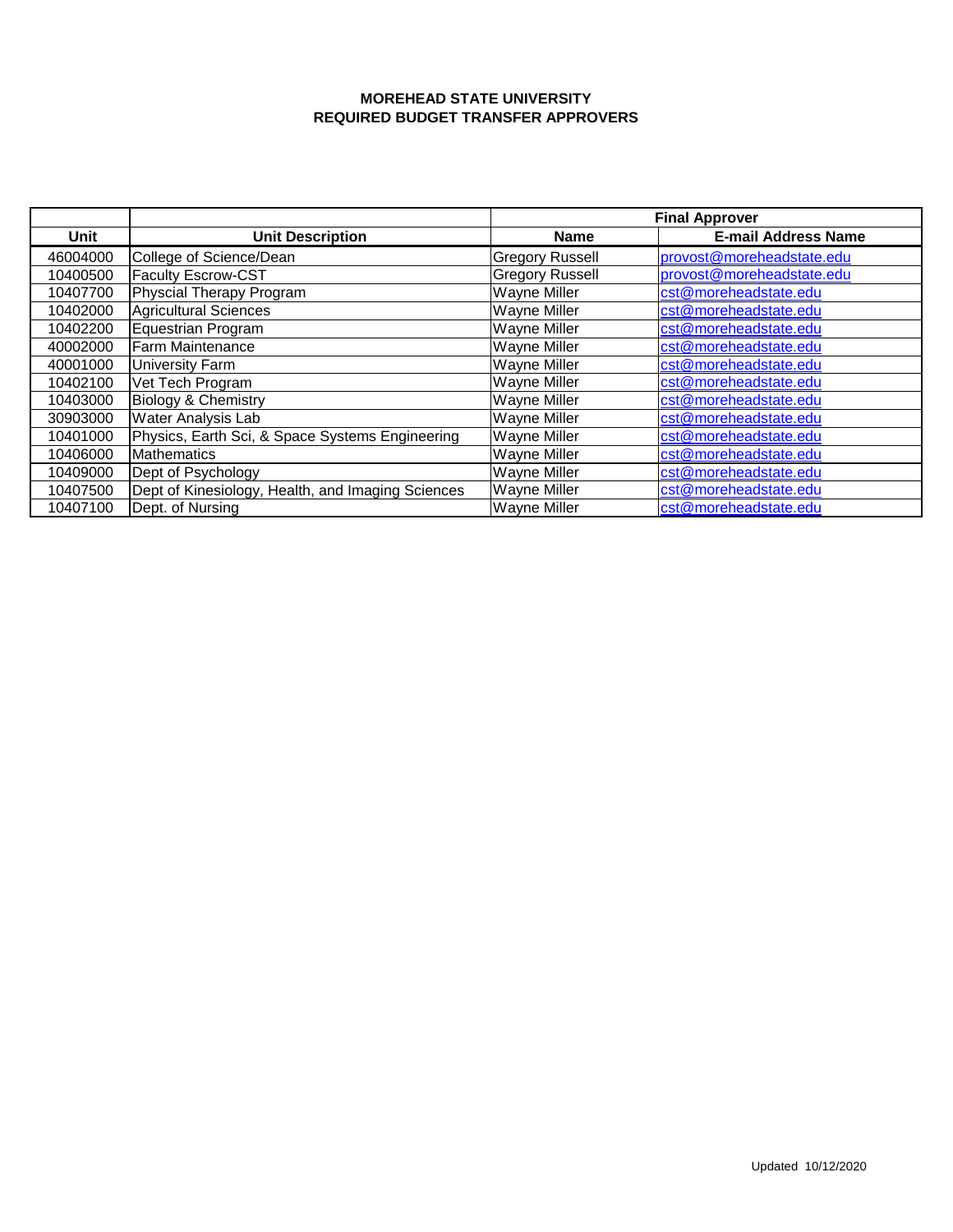|          |                                           | <b>Final Approver</b> |                            |
|----------|-------------------------------------------|-----------------------|----------------------------|
| Unit     | <b>Unit Description</b>                   | <b>Name</b>           | <b>E-mail Address Name</b> |
| 46101500 | <b>UG Education &amp; Student Success</b> | Laurie Couch          | l.couch@moreheadstate.edu  |
| 10702900 | <b>Quality Enhancement Plan</b>           | Laurie Couch          | l.couch@moreheadstate.edu  |
| 10702600 | <b>QEP-Service Learning</b>               | Laurie Couch          | l.couch@moreheadstate.edu  |
| 10702800 | <b>QEP-Instructional UG Research</b>      | Laurie Couch          | l.couch@moreheadstate.edu  |
| 10702700 | <b>QEP-Education Abroad</b>               | Laurie Couch          | l.couch@moreheadstate.edu  |
| 10702810 | <b>QEP-UG Fellowships</b>                 | Laurie Couch          | l.couch@moreheadstate.edu  |
| 10702850 | QEP-Internships                           | Laurie Couch          | l.couch@moreheadstate.edu  |
| 10709300 | Dist. Ed. and Inst. Design                | Laurie Couch          | l.couch@moreheadstate.edu  |
| 10701700 | English as a Second Language              | Laurie Couch          | l.couch@moreheadstate.edu  |
| 10001600 | Faculty Center for Teaching & Learning    | Laurie Couch          | l.couch@moreheadstate.edu  |
| 47002200 | Retention & Academic Advising             | Laurie Couch          | I.couch@moreheadstate.edu  |
| 50004300 | Retention                                 | Laurie Couch          | l.couch@moreheadstate.edu  |
| 47002400 | Academic Advising                         | Laurie Couch          | I.couch@moreheadstate.edu  |
| 10702500 | Success Academy                           | Laurie Couch          | I.couch@moreheadstate.edu  |
| 10702200 | <b>Tutoring &amp; Learning Center</b>     | Laurie Couch          | I.couch@moreheadstate.edu  |
| 10002100 | Honors Program                            | Laurie Couch          | I.couch@moreheadstate.edu  |
| 56001000 | <b>Career Services</b>                    | Laurie Couch          | l.couch@moreheadstate.edu  |